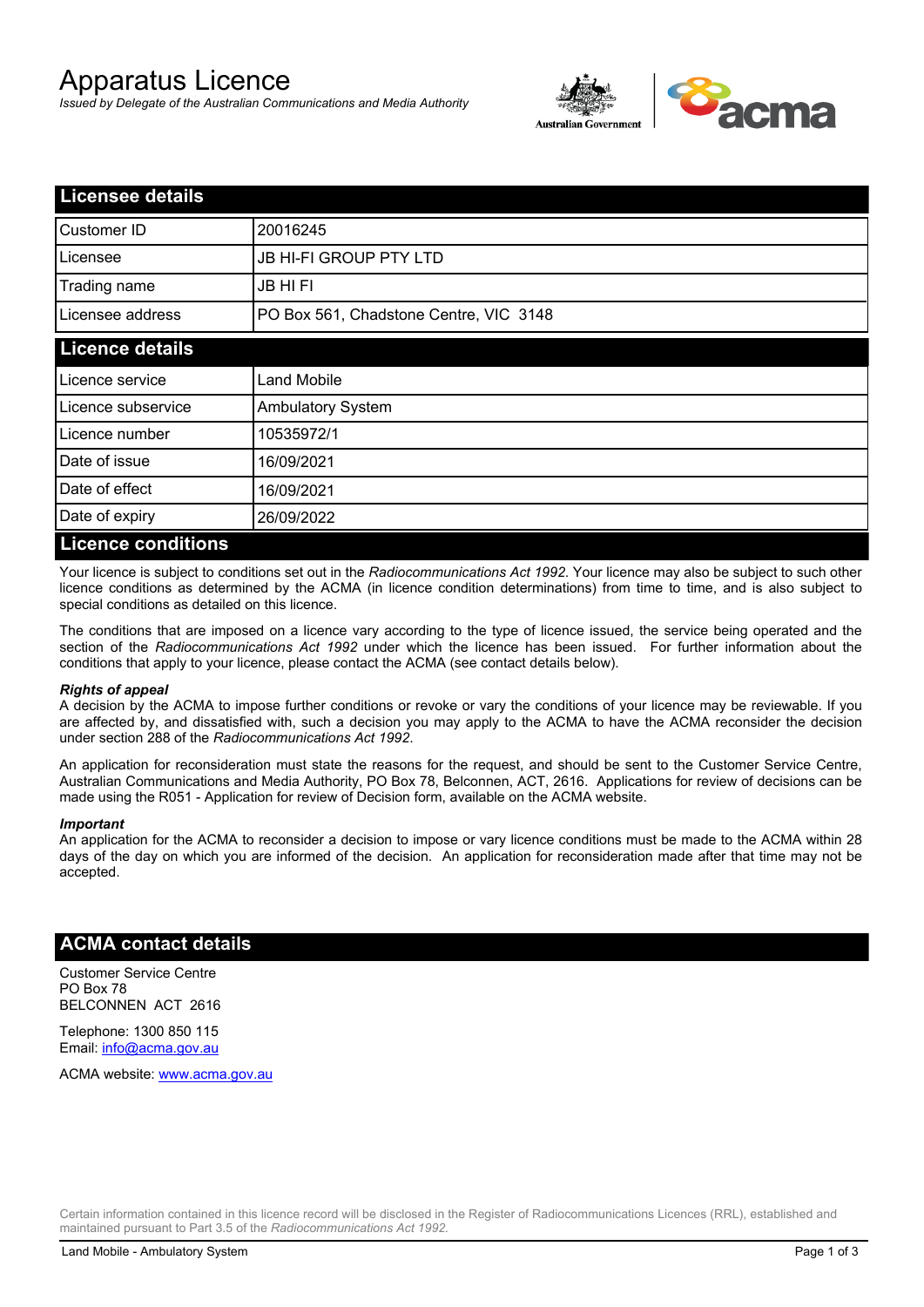# **Advisory Notes applying to licence no.: 10535972/1**

Conditions applicable to the operation of Ambulatory System station(s) authorised under this licence can be found in the Radiocommunications Licence Conditions (Apparatus Licence) Determination and the Radiocommunications Licence Conditions (Land Mobile Licence) Determination. Copies of these determinations are available from the ACMA and from the ACMA home page (www.acma.gov.au).